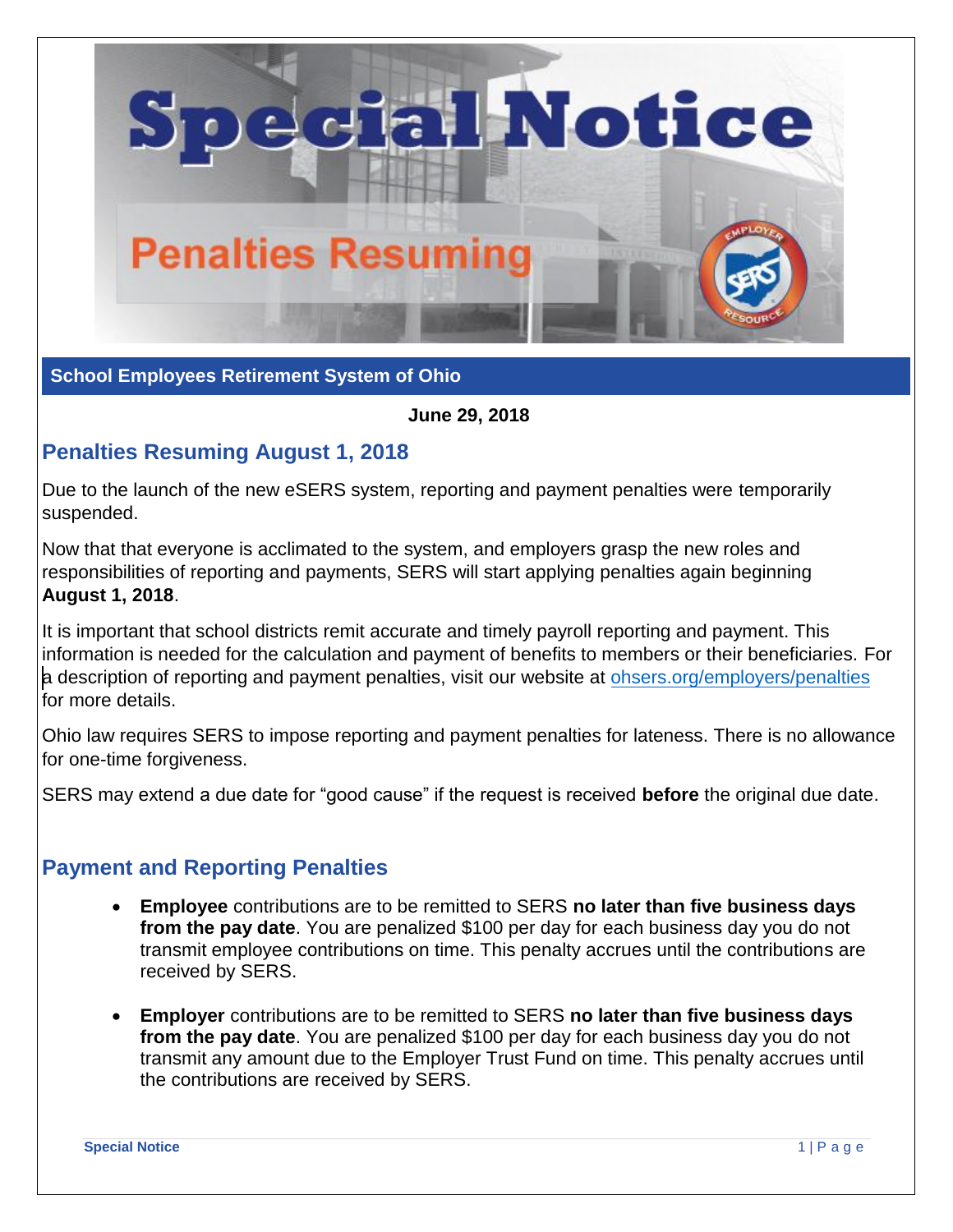- o Employers that choose to make their Employer Contribution Payments through the **Foundation Program** are always considered on time.
- **Payroll** (contribution) reporting is due **no later than five business days from the pay date**. You are penalized \$100 per day for each business day you do not submit, complete, or correct contribution reporting information on time. The Contribution Report needs to be submitted **and** posted (not in "Review" status) in order for the report to be considered on time. This includes the Payment Remittance. This penalty cannot exceed \$1,500 per report.

**Helpful Tip:** To help stay on top of payment and reporting due dates, refer to the Next 5 Reports Due panel on the eSERS Home Page. This panel lists the due dates based on the Contribution Cycle Code and corresponding Reporting Date. These dates are taken from the payroll schedule that has been entered by the district.

| <b>Next 5 Reports Due</b>         |                                 |                 |
|-----------------------------------|---------------------------------|-----------------|
| <b>Contribution Cycle</b><br>Code | <b>Reporting</b><br><b>Date</b> | <b>Due Date</b> |
| <b>BWK0001</b>                    | 08/25/2017                      | 9/1/2017        |
| <b>BWK0001</b>                    | 09/08/2017                      | 9/15/2017       |
| <b>BWK0001</b>                    | 09/22/2017                      | 9/29/2017       |
| <b>BWK0001</b>                    | 10/06/2017                      | 10/13/2017      |
| <b>BWK0002</b>                    | 10/06/2017                      | 10/13/2017      |
|                                   |                                 |                 |

## **How to Pay Penalties**

The penalty liability will need to be paid in the Payment Remittance application on eSERS.

For employers using the ODE Foundation Program, payment of the penalty may be deducted from the amounts directed to employer contributions.

For all other employers, the penalty should be paid directly using one of the payment remitting options.

# **Penalties FAQ**

#### **Q: How are penalties assessed?**

**A:** A penalty is assessed whenever there is late reporting or payment. The district will receive a late notification the first day it is in penalty status. Once the late payment or reporting is submitted, a penalty liability will be available in the Payment Remittance application and an invoice will be sent to the eSERS Message Board for that employer.

**Special Notice** 2 | P a g e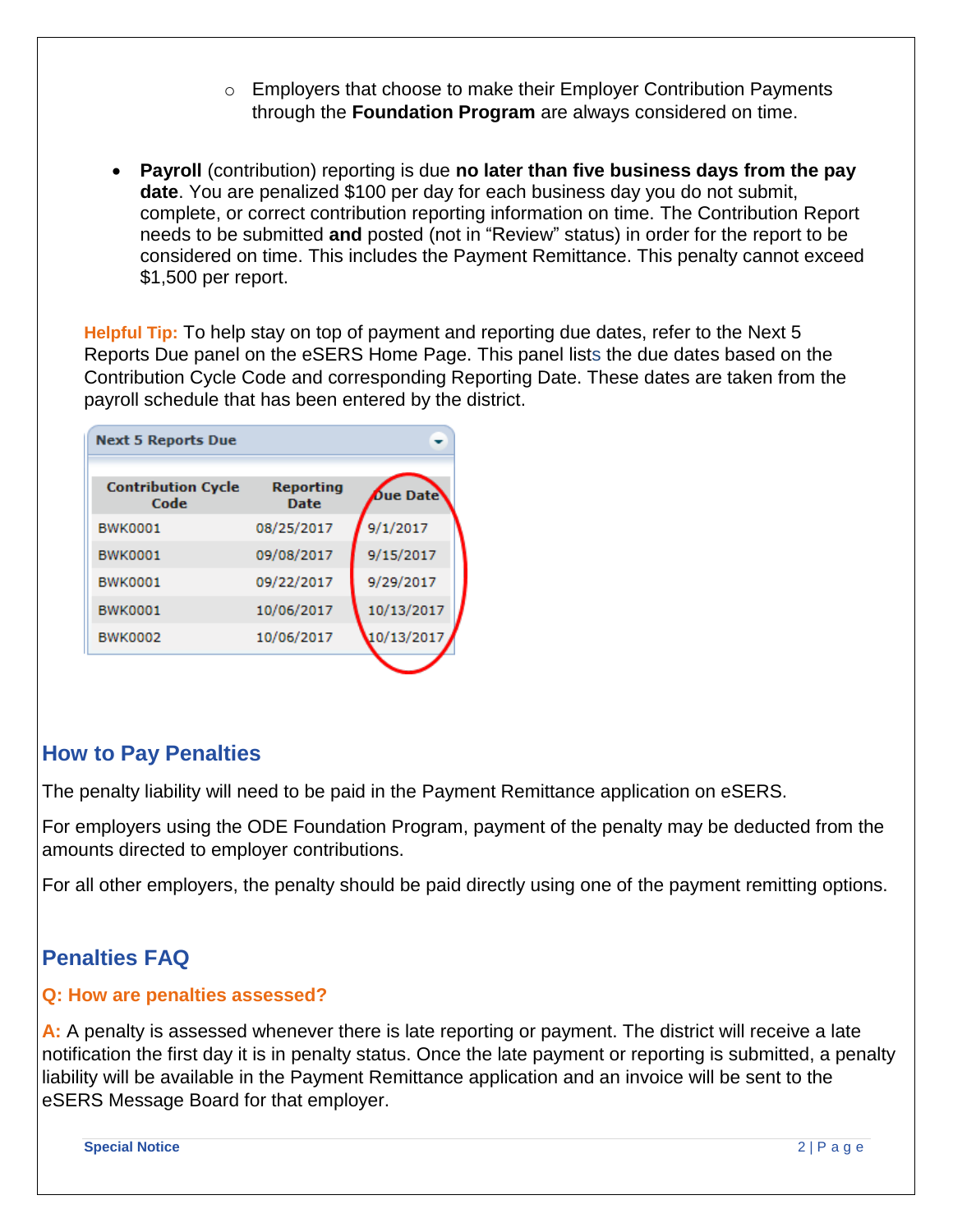**Q: If I uploaded my file, but I did not realize it was in review status and it did not post until after the due date, will I still accrue a penalty?** 

**A:** Yes. Any errors or warnings must be addressed, and the file needs to be posted within the five business day time frame in order for it to be considered on time. Once a report has posted, it automatically creates a liability to be paid in the Payment Remittance application.

**Q: If my payment is postmarked by the fifth business date from my Pay Date, but is received later, will I still accrue a penalty?** 

A: Yes. The payment needs to be received in the SERS lockbox by the fifth business day from your Pay Date in order to be considered on time.

**Q: What is the fastest and most convenient way to submit payments to SERS?**

**A:** Electronically by:

- ACH Debit (preferred method) Signing up the district for ACH Debit allows SERS to pull an electronic payment from the activated bank account on a specified date.
- Other EFT (ACH Credit) The district directs its bank to submit the payment to SERS electronically. A payment remittance will still need to be entered into eSERS.

For more information on ACH Debit or EFT Credit, visit the website at [www.ohsers.org](http://www.ohsers.org/)

**Q: What happens if my due date falls on a weekend or holiday?** 

**A:** If a due date falls on a weekend or holiday, the due date will move to the first business day following your due date.

**Q: If a school district pays all Employer Contributions through the Foundation, will it be subject to the Employer Contribution penalty?** 

**A:** No. Foundation deductions are based on estimates and adjusted periodically. Employers that choose to make their Employer Contribution Payments through the Foundation Program are always considered on time.

**Q: Is a school district responsible if a contractor's report and/or payment is late?** 

A: The district is responsible for any late reporting and payments from contract companies.

**Q: Will I accrue a late penalty if I do not have the SSA-1945 Form submitted to SERS within a member's first 30 days of service?** 

**A:** No. This form is required by federal law and explains to your employees how public employment may affect their Social Security benefits. Although there are not any penalties applied with this form, it is still required to be submitted to SERS. The SSA-1945 can be uploaded via eSERS or can be sent to a secure fax at 614-340-1195.

#### **Q: I have received a penalty notification. How do I make payment?**

**A:** If your school district has access to Foundation funds, you have three options:

**Special Notice** 3 | P a g e